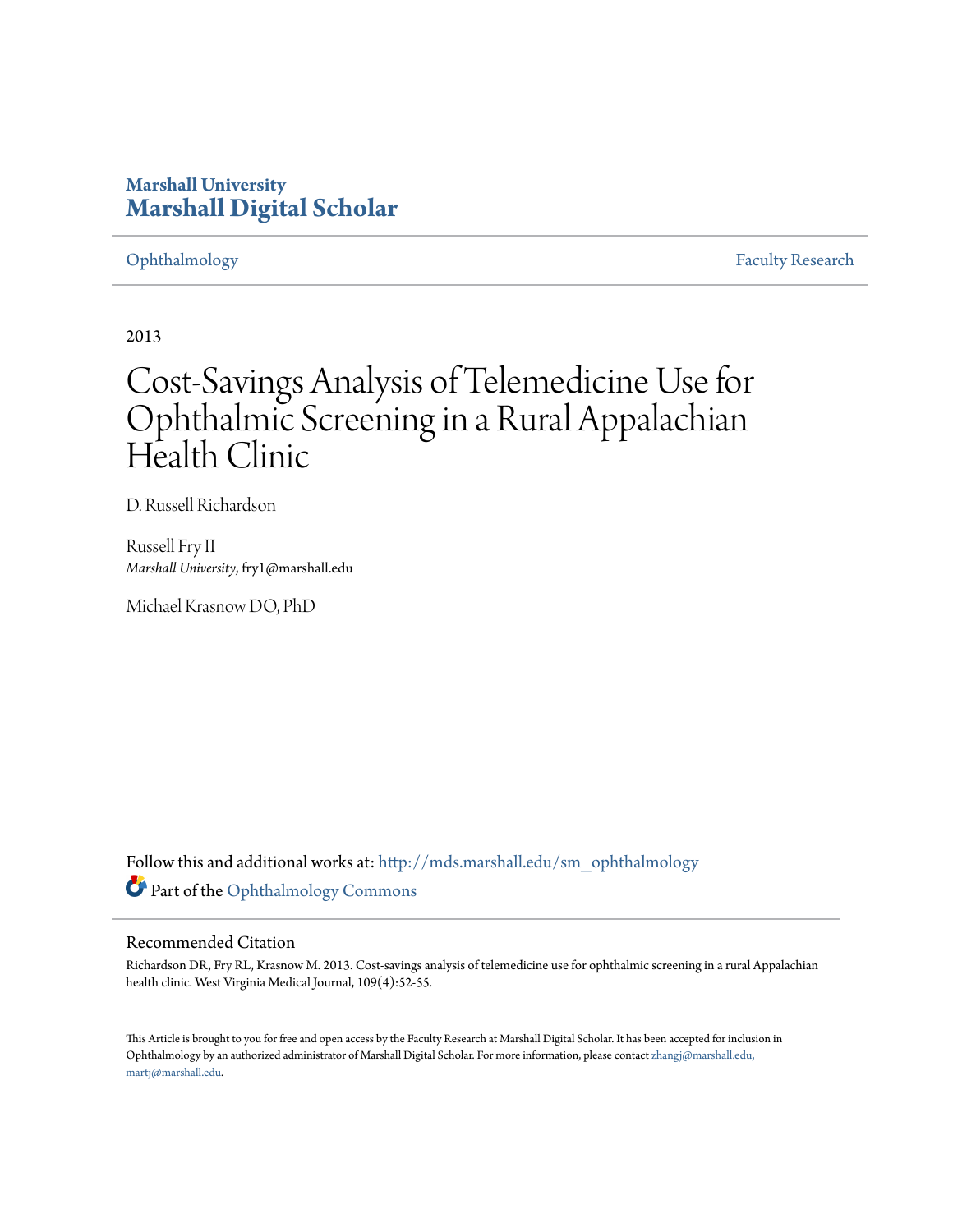## Cost-Savings Analysis of Telemedicine Use for Ophthalmic Screening in a Rural Appalachian Health Clinic

#### **D. Russell Richardson, MSIV**

*West Virginia University Eye Institute, Marshall University Joan C. Edwards School of Medicine, Huntington, WV*

#### **Russell L. Fry, MD**

*University Eye Surgeons, Huntington, WV*

#### **Michael Krasnow, DO/PhD**

*Professor, Dept. of Ophthalmology and the Dept. of Family & Community Medicine, Marshall University Joan C. Edwards School of Medicine, Huntington, WV*

**Corresponding author**: Russell Fry, MD, University Eye Surgeons, East Hills Professional Center, 5187 US Route 60 East, Huntington, WV 25705; fry1@marshall.edu.

### **Abstract**

Life in mountainous, rural areas poses unique obstacles for ophthalmic care- notably, a lack of access to ophthalmologists and cost of care. Using telemedicine as a screening tool addresses both issues for diabetic retinopathy (DR) screening, as fundus photography has been determined to be sensitive and specific when screening for DR.1,2 The American Diabetes Association places a Grade E recommendation on fundus photography as a screening tool.3 We analyze the financial impact of ophthalmic telemedicine in a mountainous, rural health clinic in West Virginia over a seven year period from 2003-2009. At-risk patients are screened with a fundus camera during routine clinic visits, and the image is interpreted off-site by an ophthalmologist. Patients are either advised to follow up yearly or receive an immediate opthalmic referral. Considering the number of patients screened, travel costs, work missed, overhead, and billing considerations yields a savings of \$153.43 per patient visit.

#### **Introduction**

The town of Gary is located in McDowell County along the banks of the Tug Fork River in southern West Virginia. Gary is a former coal mining company town, established by U.S. Steel, which has seen its economy suffer drastically with the ceasing of the company's activities in the area in 1986. Although rich in natural beauty, Gary is an economically depressed area, with few opportunities for employment. Just 18.2% of Gary's working age citizens find work for one week or more annually compared to the rest of the state.4 The 2010 U.S. Census data peg Gary's population at 937,<sup>5</sup> with 27.8% of the population living below the poverty line.<sup>6</sup>

The overhead involved to establish an ophthalmologic practice, the small population base of Gary, and the high rates of joblessness create an unfavorable situation for the citizens of Gary to receive local ophthalmic care. Therefore, it is imperative to find a solution to reduce cost while mitigating the difficulties encountered in transportation to the nearest ophthalmologist.

Telemedicine screenings offer a solution to the paired issues of cost and remoteness by using technology to bridge distances between patient and ophthalmologist at a reduced cost.

The telemedicine screenings are conducted on site at the Tug River Medical Center (TRMC) in Gary by a nurse who handles general clinic duties as well as the telemedicine screenings. She offers screening to select patients based upon individual patient characteristics. Fundus photos and intraocular pressures measured with a Tono-pen are taken of diabetics, those with family history of glaucoma, and/or visual complaints in which the nurse suspects a retinal problem. Patients whose screening results require an ophthalmology visit are referred to an ophthalmologist in the Bluefield, WV area, which is one hour away by car.

### **Methods**

We conducted a cost savings analysis from the perspective of a telemedicine screening system which is composed of parts which do not exist in a vacuum. That is, some components of the system are co-opted from pre-existing uses and therefore these aspects of the system have fixed costs which would exist with or without the screening system. Thus, we do not consider these fixed costs in the analysis. However, some components of the system have been created specifically for the screening system and their costs and benefits are included in the analysis. When considering the costs and benefits to the telemedicine screening system in place, our model exists within the framework

### **Objectives**

*Our primary study objective was to determine the cost effectiveness of telemedicine screening in a remote, mountainous rural area*  in southern West Virginia. We then sought to quantify the savings or cost to the medical system. We sought to consider the *number of patients screened, travel costs, work missed, and billing considerations. We hope the results of this paper will serve to strengthen the healthcare infrastructure of West Virginia.*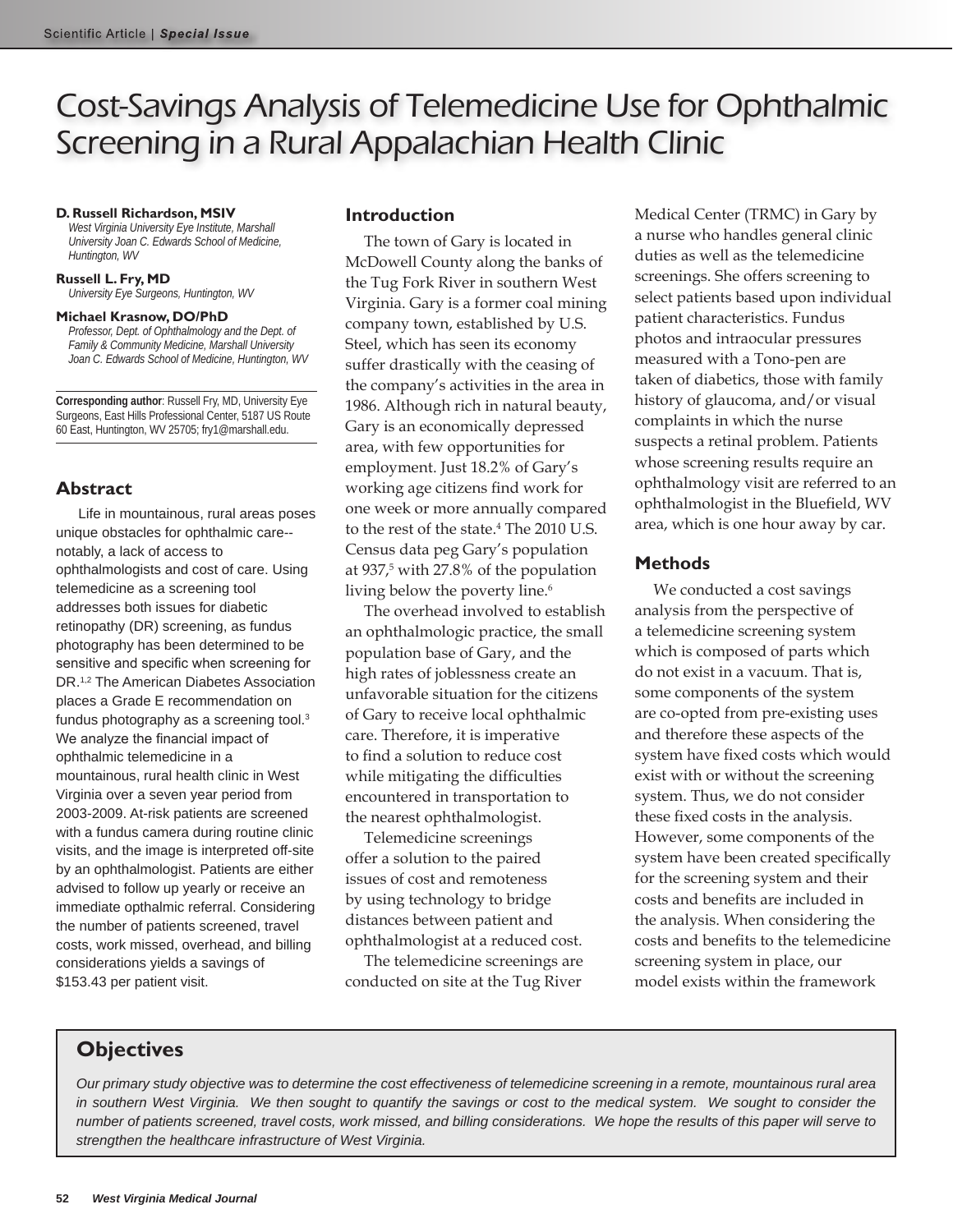of healthcare-related spending when considering net financial detriment or benefit to society.

The costs we did consider included the cost to pay the ophthalmologist for interpreting the screening image, the purchase price of the fundus camera, and the costs associated with a positive screening result which required a referral to an ophthalmologist. When a referral was generated, we included the cost generated by the additional screening step rather than a direct referral. These costs were additional costs on top of the regular operation of the components of the screening system.

Our savings estimations are based on the fact that all patients who were screened had an indication for ophthalmic screening which would have otherwise required a trip to an ophthalmologist. The savings to the screening system were projected considering travel costs, costs generated from missed work, and the Medicare rate for a standard binocular screening exam.

When accounting for travel, we considered that the fundus camera photo was taken when the patient was already in the clinic for a general health appointment and thus we did not need to factor in the cost of the clinic visit or clinic overhead as it was a fixed expense. We considered the savings gained from not having to make an additional appointment to see the nearest ophthalmologist in Bluefield, WV--34 miles and a onehour drive away. We multiplied the number of patients by the WV State Travel Management Office mileage rate. Then, we multiplied the result by the minimum wage (\$7.25 per hour) based on time taken off from work to make the two hour round trip from the TRMC at Gary, WV to Bluefield, WV and a two hour ophthalmologist visit. Travel and missed work for patients who had an indication for ophthalmic screening,

yet were spared the expenses as a result of the telemedicine screening, yielded a savings of \$28,067.36 over the study period.

Next, we considered the Medicare billing rate for a binocular screening exam, code 99204 of \$154.53 and then subtracted the cost of \$10 to pay an off-site ophthalmologist to read the fundus photograph, which yields of savings of \$144.53 per patient without a subsequent referral. However, patients who subsequently needed a referral were counted as a cost to the screening system as an additional \$10 per patient screened.

On the expense side, we factored in the cost for a comparable camera to the Topcon TRC-NW6S Non-Mydriatic Retinal Camera used at the TRMC. Here, we used the figure of \$21,990, as a new Zeiss Visucam was recently purchased by University Eye Surgeons at Marshall University on open market bidding for this price.

In our analysis, we did not consider items which are already in place therefore were fixed costs with or without the screening system. The screening ophthalmologist's office computer was not considered as a cost to the screening system. Although necessary to view the fundus images, the computer is not considered an added cost to the system since maintaining the computer would still be required to comply with the job requirements of the ophthalmologist's regular office functioning. Additionally, although a busy ophthalmic practice may find retaining an on-site photographer beneficial due to the quantity of patients who need to be photographed, we did not factor in cost of training a photographer. A general health clinic, such as the Tug River Medical Center, may find that cross-training of staff members for fundus photography is sufficient as minimal training is needed in order to obtain quality

*Table 1. Sum of the total USD saved in travel plus the total USD saved due to missed work plus the savings derived from lower billing to the patient. 659 total patients screened.*

| 7 year gross savings      | \$95,129.28 |
|---------------------------|-------------|
| Fundus camera             | \$21,990.00 |
| <b>Addtional Costs</b>    | \$1,950.00  |
| <b>Total 7 yr savings</b> | \$71,189.28 |
| Average savings per       |             |

fundus photographs.<sup>7</sup> As shown by the number of patients who were screened over a seven year period, the volume of patients who required fundus photography was small enough to allow for cross-coverage.

#### **Results**

Six hundred fifty-nine total patients were screened. Three hundred seventy-one patients had their fundus photos interpreted as normal, no referral needed. Two hundred eighty-eight patients had an abnormality reported on their fundus photos, but 93 patients did not require a referral, thus sparing a trip to the nearest ophthalmologist. In total, 464 patients were screened but did not require a trip to the ophthalmologist.

Based on the number of patients, the seven year period saw a savings of \$153.43 per patient and a total seven year savings of \$71,189.28 as shown in Table 1. Factoring in a billing cost per patient of \$10 versus the 99.204 Medicare billing rate of \$154.53 for the patients who did not require a referral, the savings in billing costs alone was \$34,978.57. As indicated in Table 2, years in which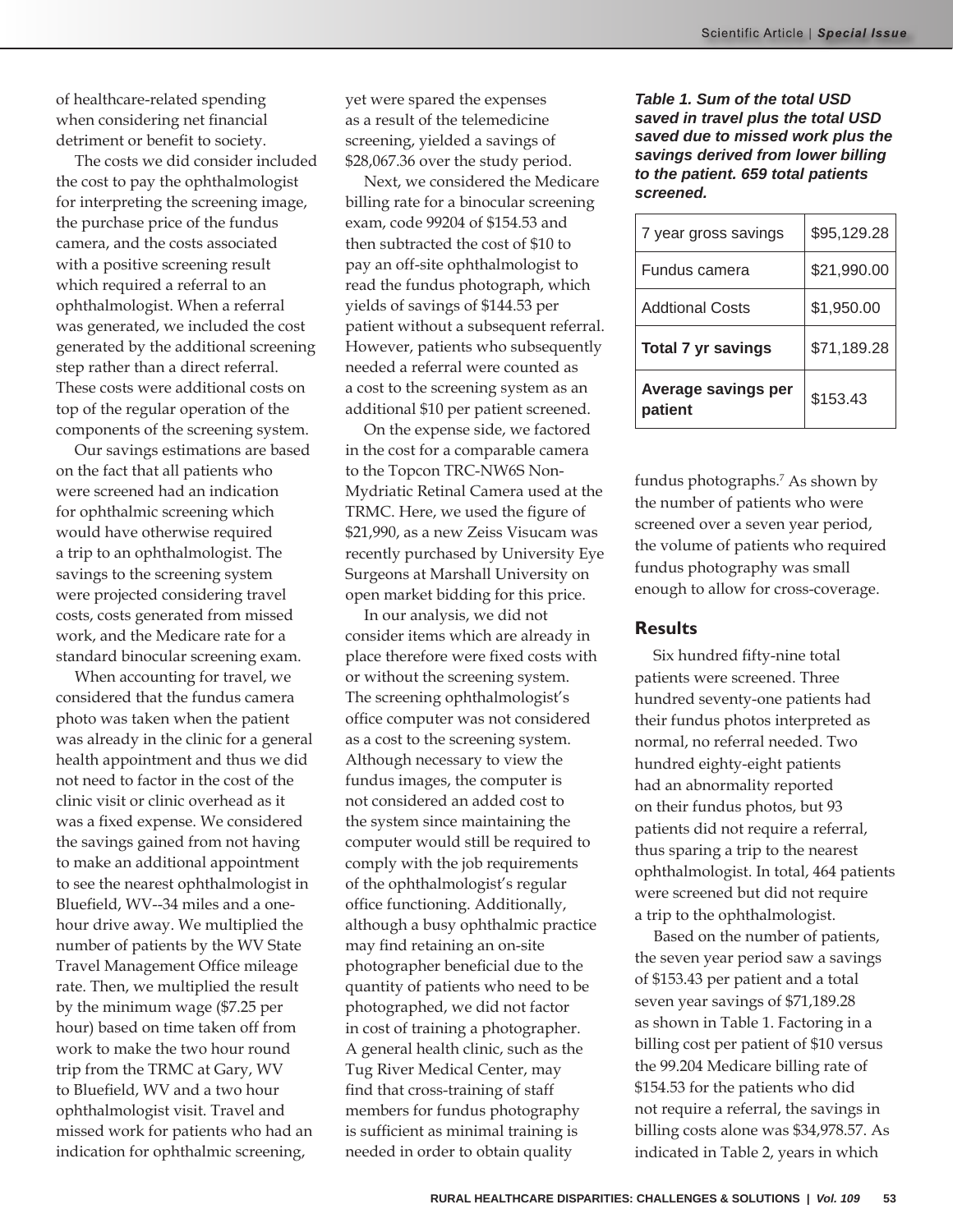| <b>Telemedicine Savings Project</b> |                       |                                  |                                       |  |
|-------------------------------------|-----------------------|----------------------------------|---------------------------------------|--|
| Year                                | n Patients*           | USD Saved in Travelt             | <b>USD Saved in Work Missed‡</b>      |  |
| 2003                                | 36                    | \$1,133.64                       | \$1,044.00                            |  |
| 2004                                | 143                   | \$4,503.07                       | \$4,147.00                            |  |
| 2005                                | 91                    | \$2,865.59                       | \$2,639.00                            |  |
| 2006                                | 70                    | \$2,204.30                       | \$2,030.00                            |  |
| 2007                                | 50                    | \$1,574.50                       | \$1,450.00                            |  |
| 2008                                | 22                    | \$692.78                         | \$638.00                              |  |
| 2009                                | 52                    | \$1,637.48                       | \$1,508.00                            |  |
|                                     |                       |                                  |                                       |  |
|                                     | <b>Total Patients</b> | <b>Total USD Saved in Travel</b> | <b>Total USD Saved in Missed Work</b> |  |
|                                     | 464                   | \$14,611.36                      | \$13,456.00                           |  |

*\* n Patients = eyes read as "normal" plus "abnormals" with no referral needed*

*† (Round Trip Distance from TRMC, Gary to Bluefield Ophthalmologists) \* (WV State Travel Management Office official mileage reimbursement) \* (number of patients in the year) That is, USD Saved in Travel = (67 miles) \* (\$0.47) \* (n patients)* 

*‡ USD Saved in Missed Work = (2 hr round trip driving time + 2 hr office visit) \* \$7.25/hr WV minimum wage \* (n patients per year)*

more patients required screening yielded a larger amount of savings.

### **Discussion**

With the cost of healthcare to society becoming an ever larger discussion, policy makers will be searching for ways to maintain the quality of healthcare while reducing its cost. Telemedicine promises to fill an important niche to bridge the gap between maintaining a highlytrained physician workforce and connecting that workforce to patient populations in remote areas of the country and world. As refinements are made to the technology involved with telemedicine, it will undoubtedly grow into a role as a future development becoming important to ophthalmology, as well as other specialties.

As with any study which attempts to create a model of a system, we had to create reasonable starting points and rules for simplification that are not exactly consistent with the

complexities of real-world system. We did not factor into our analysis the cost of some unknown factors such as missing a diagnosis and resulting sequelae such as increased morbidity and perhaps cost. The major hindrance to investigating the false negative rate and false positive rate and resulting clinical outcome was the lack of documentation from the ophthalmologists who received a referral from the primary care clinic. The lack of communication between the ophthalmologists and the primary care clinic also means we could not factor in the number of patients who may have been false positives and therefore resulted in unneeded ophthalmic referrals and subsequently increased cost.

Although we could not accurately measure the cost from false negatives, we did consider the impact of false positives upon the screening system. When running our analysis with the scenario that every referral was a false positive, our analysis still

yielded a seven year net savings of \$29,260.48, or \$44.40 per patient screened, including both referred patients and non-referred patients. In the 100% false positive scenario, we accounted for the same factors as previously outlined, but we counted referrals as costs to the screening system. That is, travel, missed work, the standard Medicare billing rate for a binocular screening exam, and the cost of the telemedicine screening were additional costs to the system.

Although not knowing the exact sensitivity and specificity of the telemedicine screening creates some limitations in our analysis, previous studies have found the use of fundus photography as a screening device to be highly sensitive and specific. Scanlon et al 2003 found a sensitivity of 86% and a specificity of 77% when examining a population of 3611.<sup>1</sup> Ruamviboonsuk et al 2005 examined the sensitivity and specificity of a fundus camera-based screening in rural Thailand and reported a sensitivity of 80% and a specificity of 96% for detecting DR with a sample size of 130.<sup>2</sup> In light of these studies, we believe our financial conclusions are appropriate estimates.

Additionally, our analysis of the screening system did not consider the impact of poor patient compliance with screening recommendations. We considered an ideal system in which every patient who is referred then takes time from work to travel and follow up with the physician. Perhaps balancing this discrepancy in our analysis in which we included every referral generated by a telemedicine screening as a cost due to 100 percent follow up rates as well.

More studies will need to be done to continuously refine telemedicine's role in ophthalmology. Other specialties may also find the use of fundus photography beneficial for patient care. The use of fundus screening by primary care physicians and endocrinologists has been